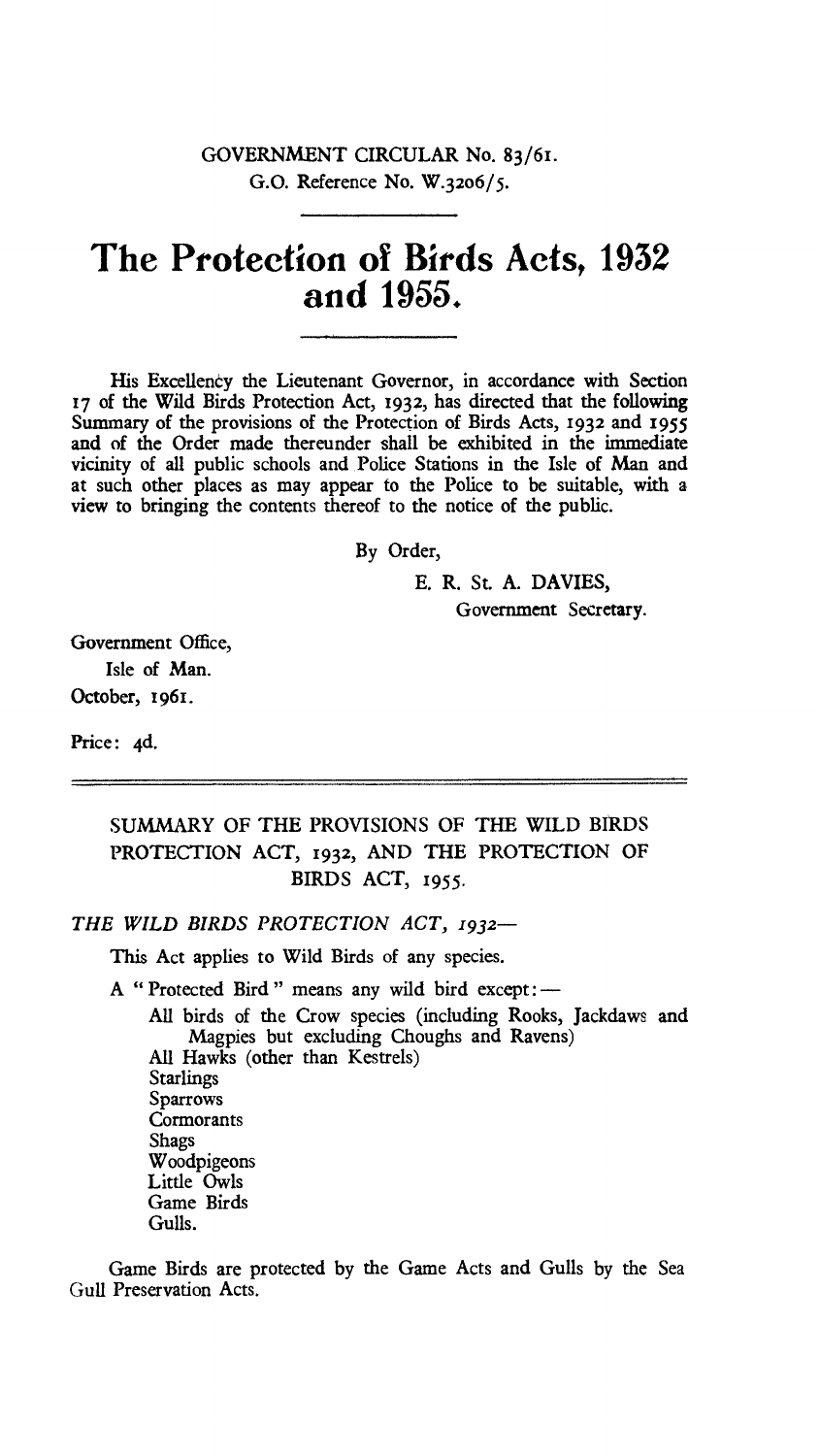It is not lawful for any person to take or attempt to take any wild bird by the use of a lamp or other artificial light or by bird lime or other similar substance. Traps can only be used if certain precautions are taken. It is an offence to use any wild bird as a decoy or to liberate, without the consent of the Governor, any imported wild bird.

Except for the purpose of protecting property, crops, game or fisheries from immediate danger, it is not lawful to kill, take or injure or attempt to kill or injure or to use any means for the purpose of killing or taking any " protected bird ". It is unlawful to take or knowingly or wilfully to disturb any nest or egg of any " protected bird ". It is also an offence to sell or offer for sale the skin, plumage, egg or nest of a " protected bird " which had been obtained in contravention of the Act.

The Governor may issue a licence, for any scientific or special purpose, exempting the holder of the licence from the provisions of the Act, but subject to the conditions set out on the licence.

Dealers in stuffed birds or birds eggs are required to keep a register of all wild birds' skins, eggs or nests showing where they were obtained and from whom.

the Colorado and

The Governor is empowered to direct that any locality shall be a Wild Bird Sanctuary. All wild birds within the confines of the Sanctuary then become protected birds. One such Order has been made declaring the district comprising the estates of Derbyhaven, Langness and Fort Island, and the foreshores adjoining in the Parish of Malew to be a Bird Sanctuary. The Order, with plan attached, has been filed in the Rolls Office.

A constable may stop any person suspected of committing an offence against the Act, search him and require him to give his name and address. and may enter upon any land where he suspects the provisions of the Act are being broken.

Any person offending against the provisions of the Act is liable to a fine of  $\sqrt{2}$  or one month's imprisonment for a first offence. For a subsequent offence the fine may be increased to  $f_5$ . Where an offence concerns more than one bird, egg or nest the penalties may be increased in proportion to the number of birds, eggs or nests involved.

## *THE PROTECTION OF BIRDS ACT, 1955.*

This Act prohibits, save under the authority of a licence granted by the Governor, the importation into or exportation out of the Isle of Man of any of the following:—

- (a) any common quail, whether live or dead ;
- (b) between the 1st February and the 31st August any dead wild bird being a bird included in the following list, or a wild duck or wild goose whether or not so included :

 $\mathcal{F}^{(1)}$  .

 $\mathcal{L}^{\text{max}}_{\text{max}}$  and  $\mathcal{L}^{\text{max}}_{\text{max}}$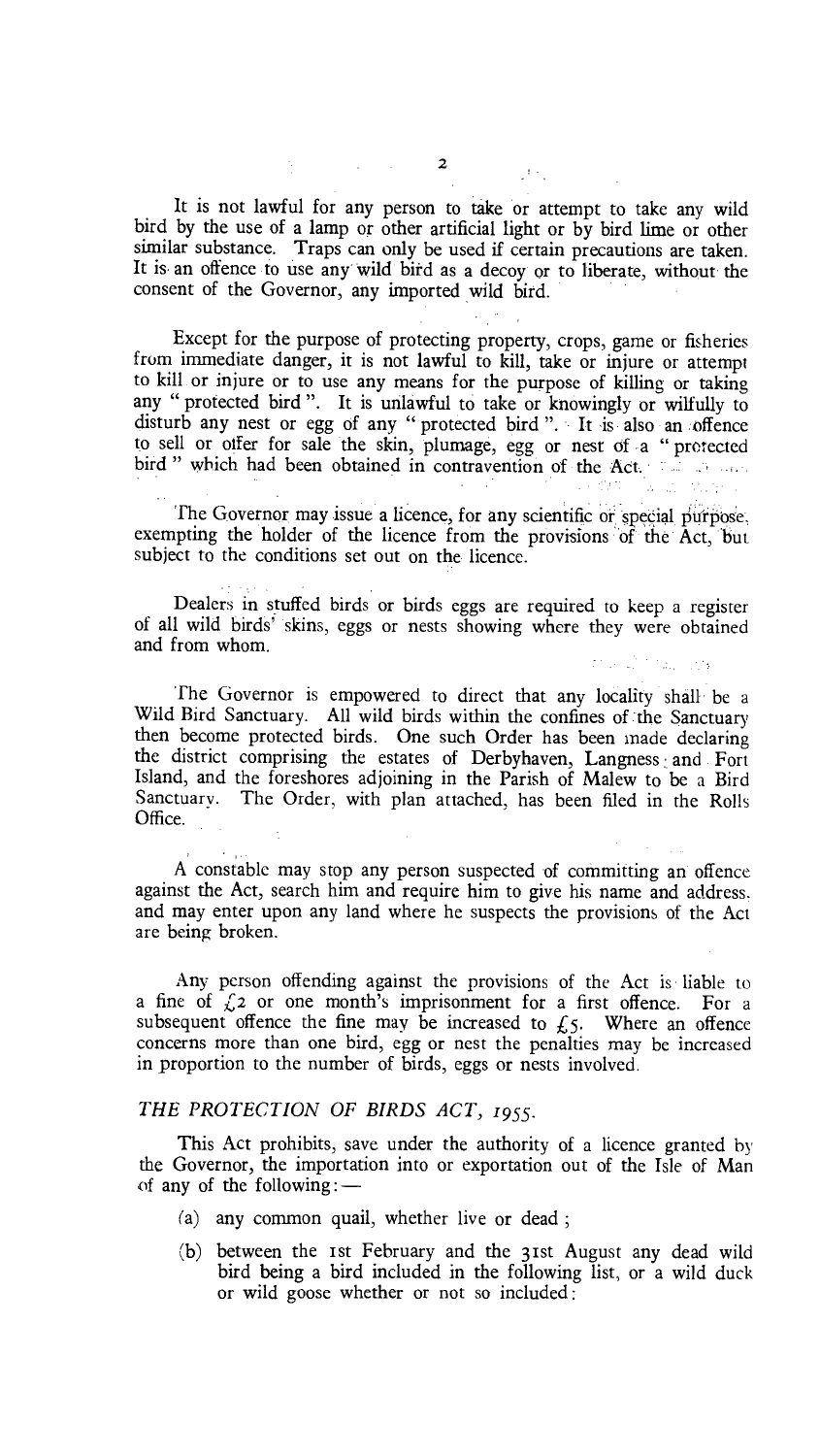$\label{eq:2.1} \mathcal{L}=\mathcal{L}(\mathbf{q},\mathbf{q})\otimes\mathcal{L}(\mathbf{q},\mathbf{q})\otimes\mathcal{L}(\mathbf{q})$ Bramling Godwit, black-tailed أأناكم كفاعل  $\hat{\phi}_{\rm{eff}}$ Whimbrel Wild Duck of the following species— Common scoter Garganey teal Goldeneye Long-tailed duck Scaup-duck Velvet scoter Wild Geese of the following species— Grey lag goose **Capercaillie** Coot Curlew (other than stone curlew) Godwit, bar-tailed Moorhen Plover, golden Plover, grey Redshank, common Snipe, common Snipe, jack Wild Duck of the following species— Common pochard **Gadwall** Mallard Pintail Shoveller Teal Tufted Duck Wigeon Wild Geese of the following species---Bean-goose Canada goose Pink-footed goose White-fronted goose Woodcock.

The Governor is empowered by Order, which is subject to Tynwald approval, to extend the above-mentioned periods, to prescribe the import or export of any of the listed birds, or any other dead or live wild birds or the eggs of any wild bird. He may also add or remove any wild bird from the above list.

The expression " wild birds " does not include pheasant. partridge. grouse (or moor game) black (or heath) game, or ptarmigan.

The Act also sets out the powers of arrest, search and seizure which are vested in the constable and provides for any person guilty of an offence under the Act to be liable on summary conviction to a fine up to £25 or to a term of imprisonment not exceeding, for a first offence, one month, or for a second or subsequent offence, three months. or to both such fine and such imprisonment.